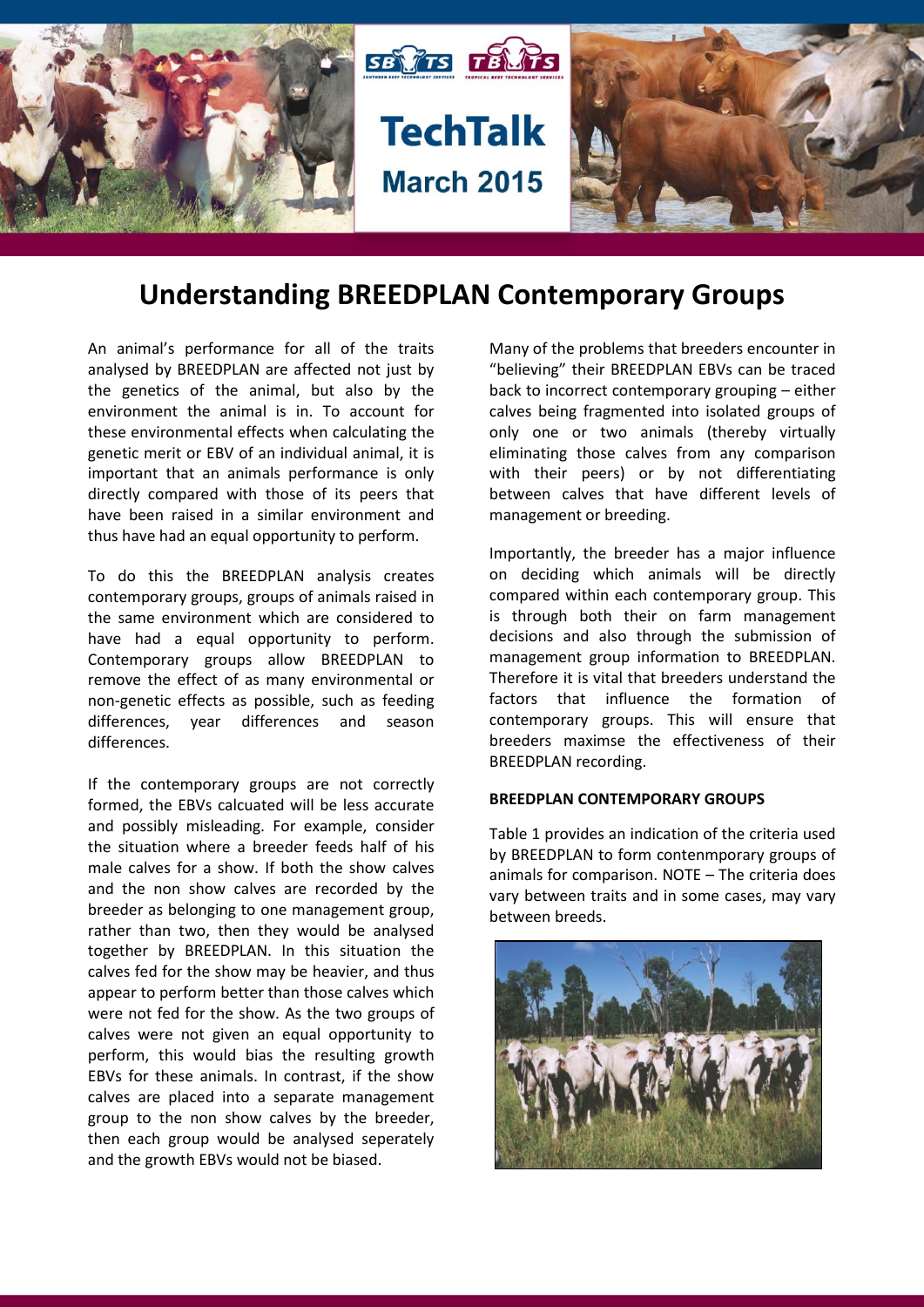*Table 1. Division of Performance Data in BREEDPLAN*

| <b>Automatic</b>                               | <b>Automatic</b><br>(Breeder Influenced) | <b>Breeder Supplied</b>                                            |
|------------------------------------------------|------------------------------------------|--------------------------------------------------------------------|
| Herd                                           | Breed                                    | <b>Breeder Defined</b><br><b>Management Groups</b><br>- Birth      |
| Calving Year                                   | <b>Weight Date</b>                       | <b>Breeder Defined</b><br><b>Management Groups</b><br>- Post Birth |
| Sex<br>(Male vs Female)                        | Calf Age<br>(Slicing)                    |                                                                    |
| <b>Birth Number</b><br>(Twin vs Single Births) |                                          |                                                                    |
| <b>Birth Status</b><br>(ET vs Natural Matings) |                                          |                                                                    |
| Dam Age                                        |                                          |                                                                    |

## **1. Herd**

Only calves bred and weighed in the same herd will be directly compared in the same contemporary group. This herd definition can be extended to include "associated herds" which have calves bred and managed as part of a larger herd. The most common example is where members of a family (eg. children) have a small number of animals registered in their own name that run as part of the main herd on the property.

# **2. Calving Year**

Only animals born in the same "calving year" will be compared together in the same contemporary group. Usually the calving year is the same as the year of birth of the calf. However, for herds whose calving period runs into the next calendar year (eg. from November through to March), "calving year" can be specified to span the period running across two different calendar years. This may be applicable to herds in northern Australia that calve over the summer months. In these cases, a financial year is more appropriately used as the "calving year".

# **3. Sex (Male vs Female)**

Only calves of the same sex at measurement will be directly compared in the same contemporary group (ie. bulls with bulls, heifers with heifers, steers with steers). Note that males that are weighed initially as bulls and then castrated will have their first weight compared with all the other males and their second weight only with the steers.

# **4. Birth Number (Twin vs Single Births)**

Only calves of the same birth number will be compared together in the same contemporary group. In other words, single calves will not be compared with twins. While twins can potentially be compared with other twins, the low occurrence of twin births generally means that very little performance information from twins is used in the BREEDPLAN analysis.

# **5. Birth Status (ET vs Natural Matings)**

Calves conceived naturally or by AI will be directly compared together in the same contemporary group but they will not be compared with embryo transfer (ET) calves. In other words, ET calves will be analysed in a separate contemporary group. Furthermore, the amount of information available on the recipient dam will then determine the formation of the contemporary group for ET calves. In some analyses, ET calves are analysed in the same contemporary group and adjustments made for any differences in the breed of their recipients, whereas in other analyses, ET calves will only be directly compared with other ET calves that have been reared by recipient dams of the same breed (and the recipient dam information has been recorded with the Breed Society/Association).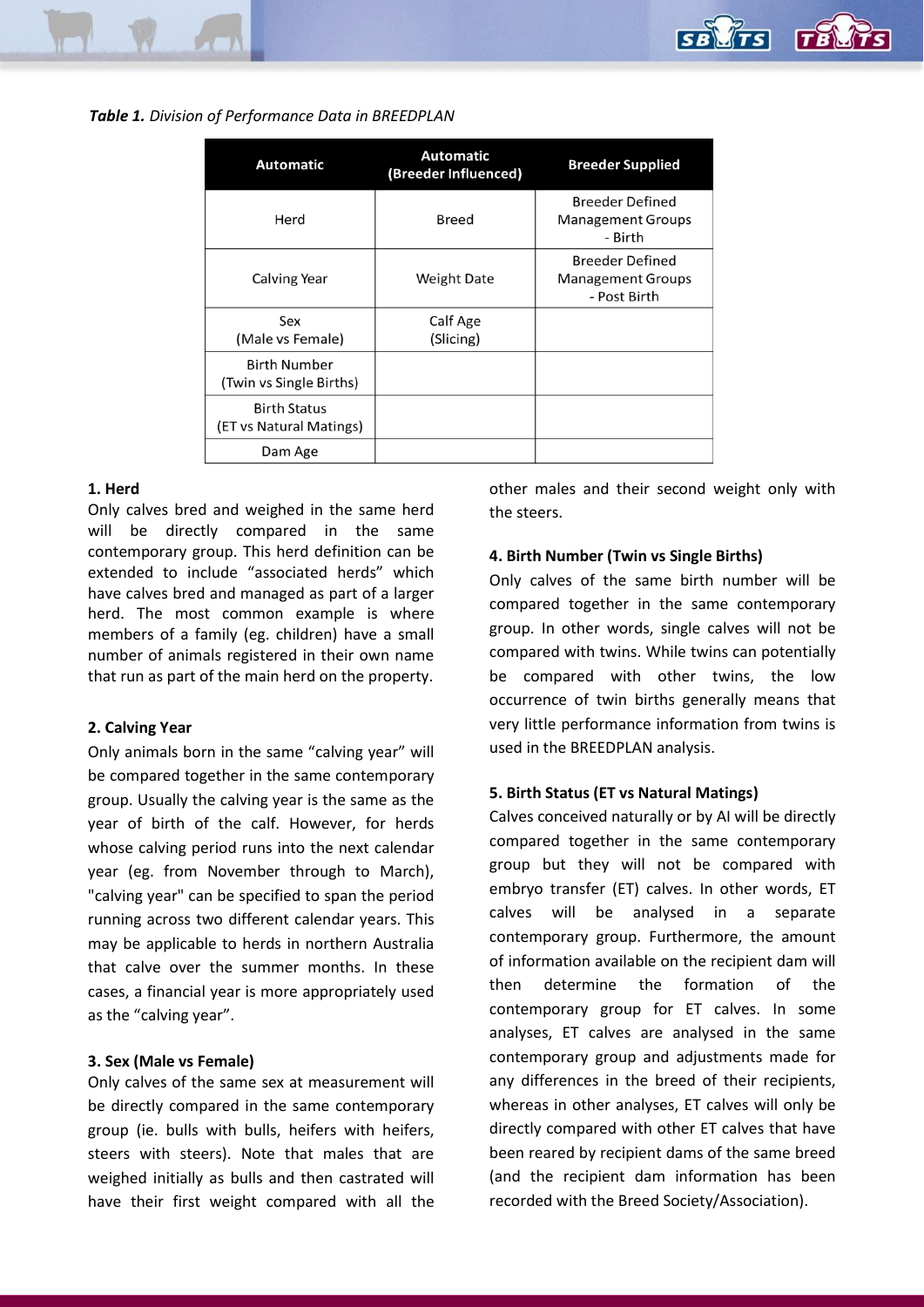

## **6. Dam Age**

The birth performance records for calves out of first calf heifers (up to 3.5 years of age) are not compared with birth performance records for calves out of other cows. NOTE - This heifer/cow distinction is only used for birth performance traits (e.g. Birth weight, gestation length calving ease).

### **7. Breed**

In some BREEDPLAN analyses, only the performance records for calves of the same breed will be compared together in the same contemporary group. NOTE - The breed of an animal is only used in the formation of contemporary groups in some BREEDPLAN analyses. In other BREEDPLAN analyses, either a) only the performance for pure bred animals is included or b) the performance from cross bred animals is included in the same contemporary group and adjustments for heterosis are made.

#### **8. Weight Date**

Only animals weighed on the same date will be compared together in the same contemporary group. In addition, only animals with the same weighing history will be directly compared. For example, the 400 day weight performance for two animals will only potentially be directly compared if :

> - both the 400 day weights were recorded on the same day

- any weights previously submitted to BREEDPLAN for these animals (eg. 200 day weights) had also been recorded on the same day.

## **9. Calf Age (Slicing)**

Only animals of similar age will be directly compared in the same contemporary group. When all the other criteria have been used to place animals into a contemporary group, the group is divided (sliced) into animals of similar ages. "Slicing" is done to ensure that the calves being compared have been run under comparable seasonal conditions. For example, if the age slicing for 200 day weight is 45 days. The first calf born in the group is the start and the contemporary group will include all animals born in the next 45 days. After this the next calf is found and this becomes the start of the next contemporary group. NOTE – This age slicing varies depending on the trait being analysed. In addition, the age slices used may vary from breed to breed. Table 2 provides an indication of the standard age slices used by BREEDPLAN.

#### **10. Breeder Defined Management Groups**

Only animals in the same breeder defined "management group" will be directly compared in the same contemporary group. Providing BREEDPLAN with management group information is the responsibility of the breeder.

| <b>Trait</b>                  | <b>Age Range</b><br>(days) | <b>Standard Age</b><br>$(days)^A$ | <b>Slicing</b> |
|-------------------------------|----------------------------|-----------------------------------|----------------|
| Gestation Length <sup>B</sup> | 520 - (20 yrs)             |                                   | 6 months       |
| <b>Birth Weight</b>           | Ω                          |                                   | 45 days        |
| 200 Day Milk <sup>D</sup>     | 760 - (20 yrs)             | -                                 |                |
| 200 Day Weight                | 80-300                     | 200                               | 45 days        |
| 400 Day Weight                | $301 - 500$                | 400                               | 60 days        |
| 600 Day Weight                | $501 - 900$                | 600                               | 60 days        |
| <b>Scrotal Size</b>           | $300 - 700$                | 400                               | 60 days        |
| Days to Calving <sup>B</sup>  | $270 - later$              |                                   | 6 months       |
| Scan Fat                      | $300 - 800$                | 500                               | 60 days        |
| Scan EMA                      | $300 - 800$                | 500                               | 60 days        |
| Calving Ease <sup>B</sup>     | 600 - $(5 \text{ yrs})^C$  |                                   | 4 months       |

*Table 2. Standard Age Slicing and Ages for BREEDPLAN Traits*

<sup>A</sup> Each trait is adjusted to a standard age before comparisons are done.

<sup>B</sup> These are measures on the cow when the calf is born.

<sup>c</sup> For calving ease, all cows older than 1900 days are treated as "mature cows".

<sup>D</sup> The 200 day milk EBV of the cow is estimated from the 200 day weight of the calf.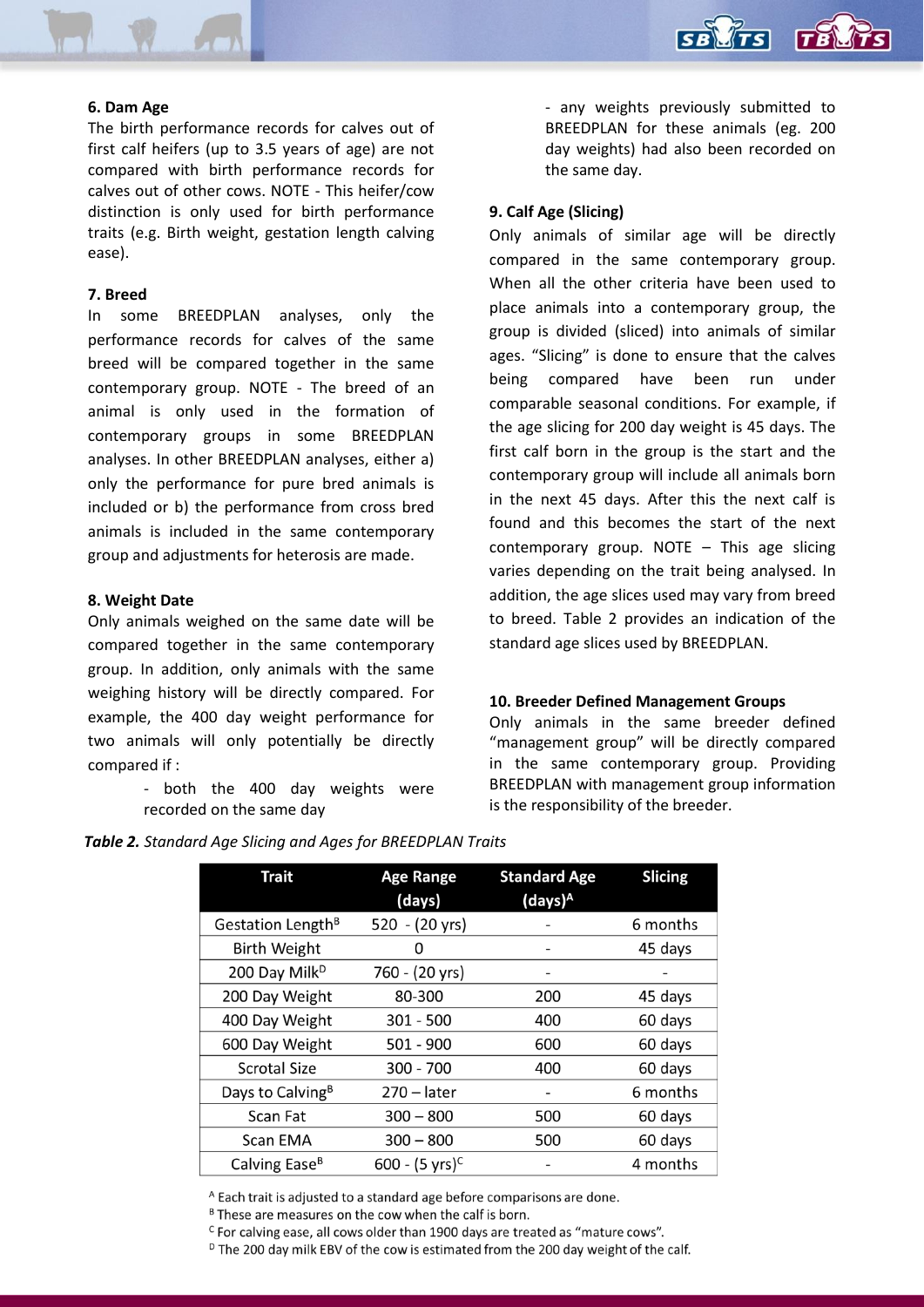

There are two different forms of breeder defined management group:

a) the "Birth Management Group" allows breeders to describe different treatments of the cows prior to the birth of the calf. For example, where one group of cows have had different feed availability that may affect the birth weight and/or calving ease and/or gestation length when the calf is born.

b) the "Post Birth Management Group" allows breeders to identify animals that have received different treatment or management following birth that has influenced their performance. This treatment may be deliberate (eg when some of your young bulls receive supplementary feeding and others do not) or accidental (eg if a calf is sick).

## **ASSIGNING MANAGEMENT GROUPS**

Breeders should assign animals into different management groups in any situation when either individually or as a group, they have not had equal opportunity to perform. By assigning animals into management groups, only like treated animals will be grouped together and therefore directly compared in the BREEDPLAN analysis.

Assign animals to different management groups when:

- $\checkmark$  Sickness gives some calves a permanent set back.
- $\checkmark$  Some animals are fed for show or sale.
- $\checkmark$  Some animals are grain fed and others are paddock reared.
- $\checkmark$  Some animals are being given growth promotants.
- $\checkmark$  Animals are reared in different paddocks in which feed is of different nutritional value.
- $\checkmark$  A bull has been fighting and clearly lost weight prior to recording.
- $\checkmark$  Some yearling bulls are used as sires while other yearling bulls are not.
- $\checkmark$  Heifers are at different stages of pregnancy (try to weigh before joining and certainly before two months).
- $\checkmark$  Some heifers are spayed while other heifers are not spayed.
- $\checkmark$  Calves are weighed on different scales.
- $\checkmark$  Some calves are weighed straight from the paddock while others are weighed after being off feed for several hours.



# **MAXIMISING CONTEMPORARY GROUP SIZE**

To optimise the results from performance recording, breeders should maximise the number of calves represented within each contemporary group. This is especially important in small herds, where the numbers of animals within a contemporary group can quickly decline without careful management.

# Solutions

- $\checkmark$  Restrict calving periods. A calving period of 6 to 8 weeks is ideal as this will help prevent calves being spliced into several contemporary groups by age.
- $\checkmark$  Weigh all animals on the same day.
- $\checkmark$  Weigh all animals in a contemporary group before splitting the group. For example, weigh all males before castrating some of the bulls.
- $\checkmark$  If you need to divide animals, try to use the "automatic" grouping criteria. For example divide animals by sex of calf, by age of calf, by ET calves vs non-ET calves or by prior management groups.
- $\checkmark$  Use recipient dams of same breed.
- $\checkmark$  Run animals in as large a group as possible.